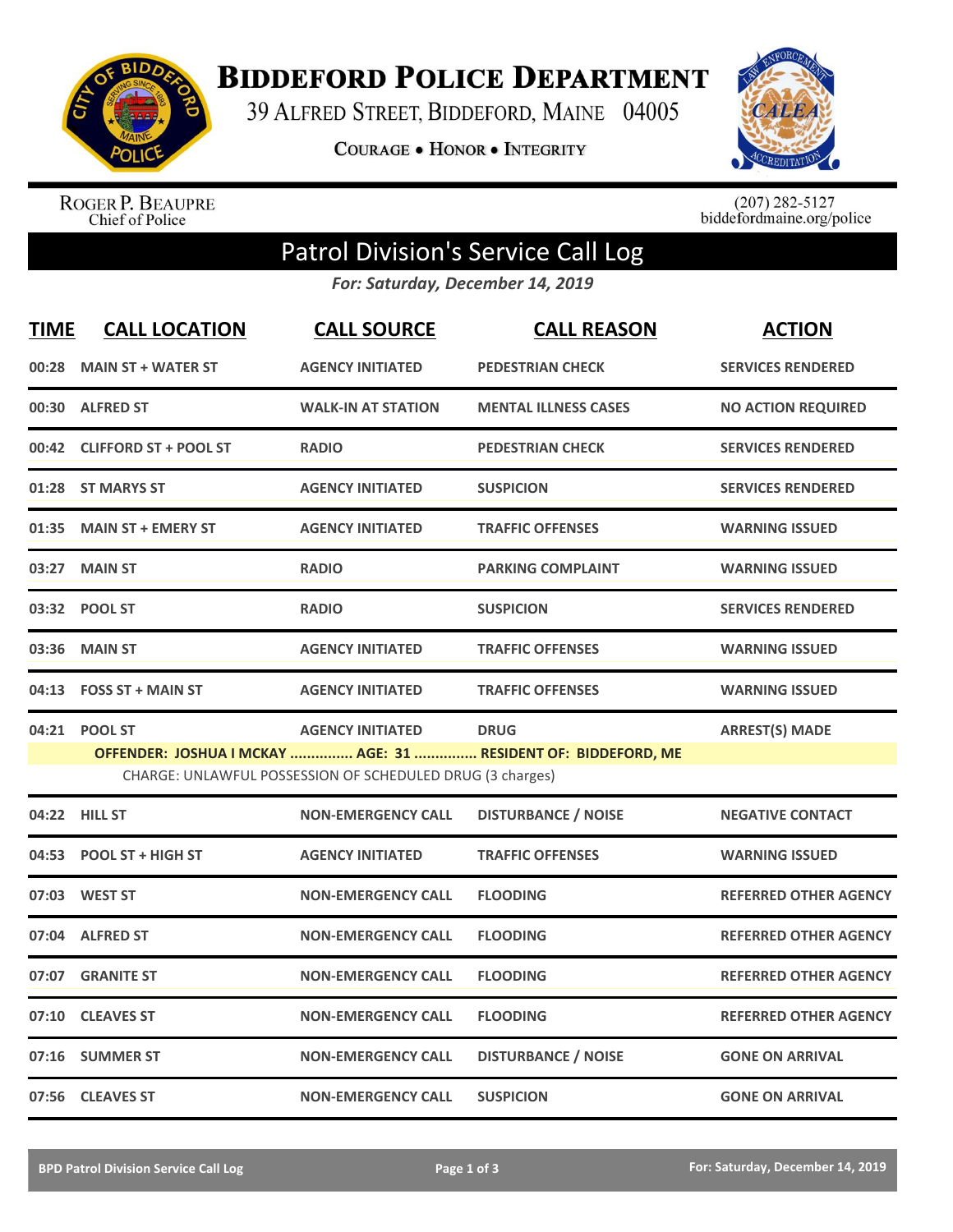| <b>TIME</b> | <b>CALL LOCATION</b>               | <b>CALL SOURCE</b>        | <b>CALL REASON</b>                | <b>ACTION</b>                |
|-------------|------------------------------------|---------------------------|-----------------------------------|------------------------------|
|             | 08:43 UNION ST                     | <b>E-911 CALL</b>         | <b>MENTAL ILLNESS CASES</b>       | <b>TRANSPORT TO HOSPITAL</b> |
|             | 08:58 MORIN ST                     | <b>NON-EMERGENCY CALL</b> | <b>DISABLED VEHICLE</b>           | <b>SERVICES RENDERED</b>     |
| 09:07       | <b>MARION AVE</b>                  | <b>E-911 CALL</b>         | 911 MISUSE                        | <b>SERVICES RENDERED</b>     |
|             | 10:41 GUINEA RD + WEST ST          | <b>NON-EMERGENCY CALL</b> | <b>SINK HOLE</b>                  | <b>SERVICES RENDERED</b>     |
|             | 12:37 ALFRED ST                    | <b>E-911 CALL</b>         | 911 MISUSE                        | <b>NO ACTION REQUIRED</b>    |
|             | 12:42 CLEAVES ST                   | <b>NON-EMERGENCY CALL</b> | <b>SUSPICION</b>                  | <b>SERVICES RENDERED</b>     |
|             | 13:18 WESTERN AVE + MAIN ST        | <b>E-911 CALL</b>         | <b>SINK HOLE</b>                  |                              |
|             | 13:23 RAYMOND ST                   | <b>AGENCY INITIATED</b>   | <b>PAPERWORK</b>                  | <b>PAPERWORK SERVED</b>      |
|             | 13:28 ALFRED ST                    | <b>AGENCY INITIATED</b>   | <b>COURT ORDERED CHECK IN</b>     | <b>SERVICES RENDERED</b>     |
|             | 13:54 ALFRED ST                    | <b>NON-EMERGENCY CALL</b> | <b>DISABLED VEHICLE</b>           | <b>GONE ON ARRIVAL</b>       |
|             | 14:20 ALFRED ST + PRECOURT ST      | <b>NON-EMERGENCY CALL</b> | <b>DISABLED VEHICLE</b>           | <b>SERVICES RENDERED</b>     |
|             | 14:44 MAIN ST                      | <b>NON-EMERGENCY CALL</b> | <b>PRISONER PROCESS</b>           | <b>NEGATIVE CONTACT</b>      |
|             | <b>15:08 BIDDEFORD GATEWAY CTR</b> | E-911 CALL                | 911 MISUSE                        | <b>NO ACTION REQUIRED</b>    |
|             | 16:20 ALFRED ST                    | <b>WALK-IN AT STATION</b> | <b>THEFT</b>                      | <b>REPORT TAKEN</b>          |
|             | 16:50 SOUTH ST                     | <b>E-911 CALL</b>         | <b>ASSAULT</b>                    | <b>REPORT TAKEN</b>          |
|             | 17:05 BOULDER WAY                  | <b>NON-EMERGENCY CALL</b> | <b>ARTICLES LOST/FOUND</b>        | <b>SERVICES RENDERED</b>     |
|             | 17:13 ALFRED ST                    | <b>AGENCY INITIATED</b>   | <b>SUSPICION</b>                  | <b>SERVICES RENDERED</b>     |
|             | 17:16 LEVI LN                      | <b>E-911 CALL</b>         | 911 MISUSE                        | <b>SERVICES RENDERED</b>     |
|             | 17:32 HARRISON AVE                 | <b>E-911 CALL</b>         | 911 MISUSE                        | <b>NO ACTION REQUIRED</b>    |
|             | <b>17:50 MAIN ST</b>               | <b>E-911 CALL</b>         | <b>MENTAL ILLNESS CASES</b>       | <b>TRANSPORT TO HOSPITAL</b> |
|             | 17:51 CLIFFORD ST                  | <b>NON-EMERGENCY CALL</b> | <b>ASSAULT</b>                    | <b>REPORT TAKEN</b>          |
|             | 19:06 DALE CIR                     | <b>NON-EMERGENCY CALL</b> | <b>SUSPICION</b>                  | <b>FIELD INTERVIEW</b>       |
|             | 19:42 BOULDER WAY                  | <b>NON-EMERGENCY CALL</b> | <b>SHOPLIFTING</b>                | <b>REPORT TAKEN</b>          |
|             | 20:39 GREEN ST                     | <b>E-911 CALL</b>         | <b>VIOL PROTECTION FROM ABUSE</b> | <b>REPORT TAKEN</b>          |
|             | 20:48 ALFRED ST                    | <b>E-911 CALL</b>         | 911 MISUSE                        | <b>NO ACTION REQUIRED</b>    |
| 21:08       | <b>MIDDLE ST</b>                   | E-911 CALL                | <b>DISTURBANCE / NOISE</b>        | <b>SERVICES RENDERED</b>     |